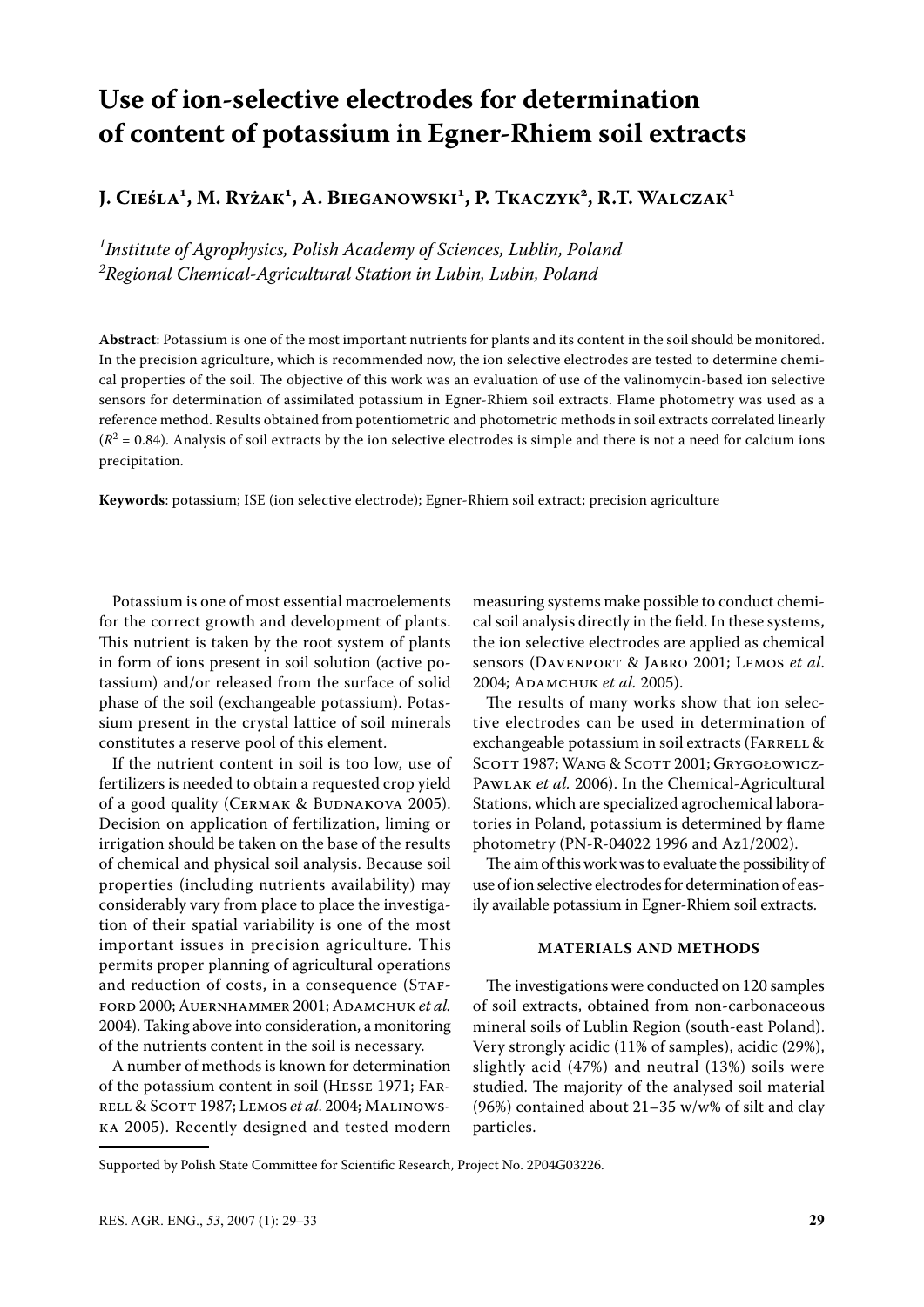Preparation of Egner-Rhiem extracts and the photometric analysis of potassium (Zeiss flame photometer) were performed in Chemical-Agricultural Station in Lublin. The extracts were obtained by shaking 5 g of the air-dried soil samples with 250 ml of the extractant composed of 0.02M calcium lactate  $\text{(CH}_{3}CHOHCOO)_{2}\text{Ca} \times 5\text{H}_{2}\text{O} \text{ (pH = 3.5 \pm 0.5),}$ for 1.5 h with 40 shakes per min and filtering. The filtrates were then transferred to 25 ml test-tubes and mixed with 2 ml 10% oxalic acid  $(H_2C_2O_4 \times$  $2H<sub>2</sub>O$ ) to precipitate calcium ions. After overnight sedimentation, the clear supernatant was taken for further analysis.

Calibration of flame photometer was made using the extractant solutions with additions of KCl to reach potassium concentrations equal to: 0.02mM, 0.04mM, 0.06mM, 0.08mM and 0.13mM (which was equal to: 0, 5, 10, 15, 20 and 30 mg K<sub>2</sub>O/100 g of dry soil, respectively), before and after precipitation of calcium ions.

The same set of solutions (also without precipitation of calcium ions) was used in calibration of ion selective electrodes. To observe the eventual interfering effect of calcium ions on the electrode signal, additionally the calibration of electrodes was done in set of solutions with potassium concentrations:  $10^{-6}$ ,  $10^{-5}$ ,  $10^{-4}$ ,  $10^{-3}$  and  $10^{-2}$ M, containing  $3 \times 10^{-2}$ M CaCl<sub>2</sub> as a background.

Potentiometric determination of potassium was performed using 5 valinomycin-based electrodes in the extracts before and after precipitation of calcium ions. The electrodes were made in the Warsaw University of Technology in a frame of Project No. 2P04G 032 26. The reference electrode was a commercially available Ag/AgCl double-junction electrode with 1M  $\mathrm{NH}_4\mathrm{NO}_3$  (recommended by the

producer) salt bridge. Electrodes were rinsed with distilled water and dried between each measurement. The measuring system consisted of five IS and one RE electrodes connected to multi-channel potentiometer, which was designed and made in the Institute of Agrophysics PAS in Lublin. In calibration solutions and samples the potential was measured during 5 min and recorded with 10 s interval. The concentrations of potassium ions in the soil Egner-Rhiem extracts were calculated from the potentiometrically measured activities using Debye-Huckel approach (Yu & Ji 1993).

The errors in determination of the potassium content by the electrode method were determined using 150 independent measurements of electrode potentials in that same KCl solution of the concentration equal to the average concentration of the soil extracts. The relative standard deviation RSD (%) for the above data was 5.7% and the maximal error noted was 28% of the average.

### **RESULTS AND DISCUSSION**

Exemplary calibration curves (electrode potential vs. ion activity) for the electrode No. 1 are shown in Figure 1.

The curves for the other electrodes were very similar. The clearly distinguished linear parts of the calibration curves were used for calculation of the electrode characteristics in all calibration media, which are shown in Table 1.

The slopes of the calibration curves are slightly lower than theoretical, that can be connected with the electrodes aging. New electrodes respond to the potassium concentration with the slope equal to 59 mV that is in agreement with the Nernst equation.

Table 1. The slope of the calibration curve and limit of detection of the potassium selective electrodes

| Factor                            |                       |                                       | Electrode's number |                |                |                |         |
|-----------------------------------|-----------------------|---------------------------------------|--------------------|----------------|----------------|----------------|---------|
|                                   |                       |                                       | 1                  | $\overline{2}$ | 3              | $\overline{4}$ | 5       |
| Before $Ca^{2+}$<br>precipitation | slope (mV/dec)        |                                       | 42.9               | 43.99          | 42.97          | 43.3           | 44.2    |
|                                   | limit of<br>detection | $log(a)_{K+}$                         | $-4.99$            | $-5.0$         | $-5.0$         | $-4.99$        | $-4.97$ |
|                                   |                       | mg $K_2O/100$ g of dry soil           | 1.8                | 1.8            | 1.8            | 1.8            | 1.9     |
| After $Ca^{2+}$<br>precipitation  | slope (mV/dec)        |                                       | 41.8               | 43.0           | 41.8           | 39.2           | 36.9    |
|                                   | limit of<br>detection | $log(a)_{K+}$                         | $-4.94$            | $-5.0$         | $-4.96$        | $-4.9$         | $-4.9$  |
|                                   |                       | mg $K_2O/100$ g of dry soil           | 2.0                | 1.8            | 2.0            | 2.2            | 2.2     |
| Calibration<br>$KCl + CaCl2$      | slope (mV/dec)        |                                       | 53.3               | 54.9           | 53.4           | 54.0           | 53.3    |
|                                   | limit of<br>detection | $log(a)_{K+}$                         | $-4.96$            | $-4.99$        | $-4.96$        | $-4.99$        | $-4.99$ |
|                                   |                       | mg K <sub>2</sub> O/100 g of dry soil | $\overline{2}$     | 1.8            | $\overline{2}$ | 1.8            | 1.8     |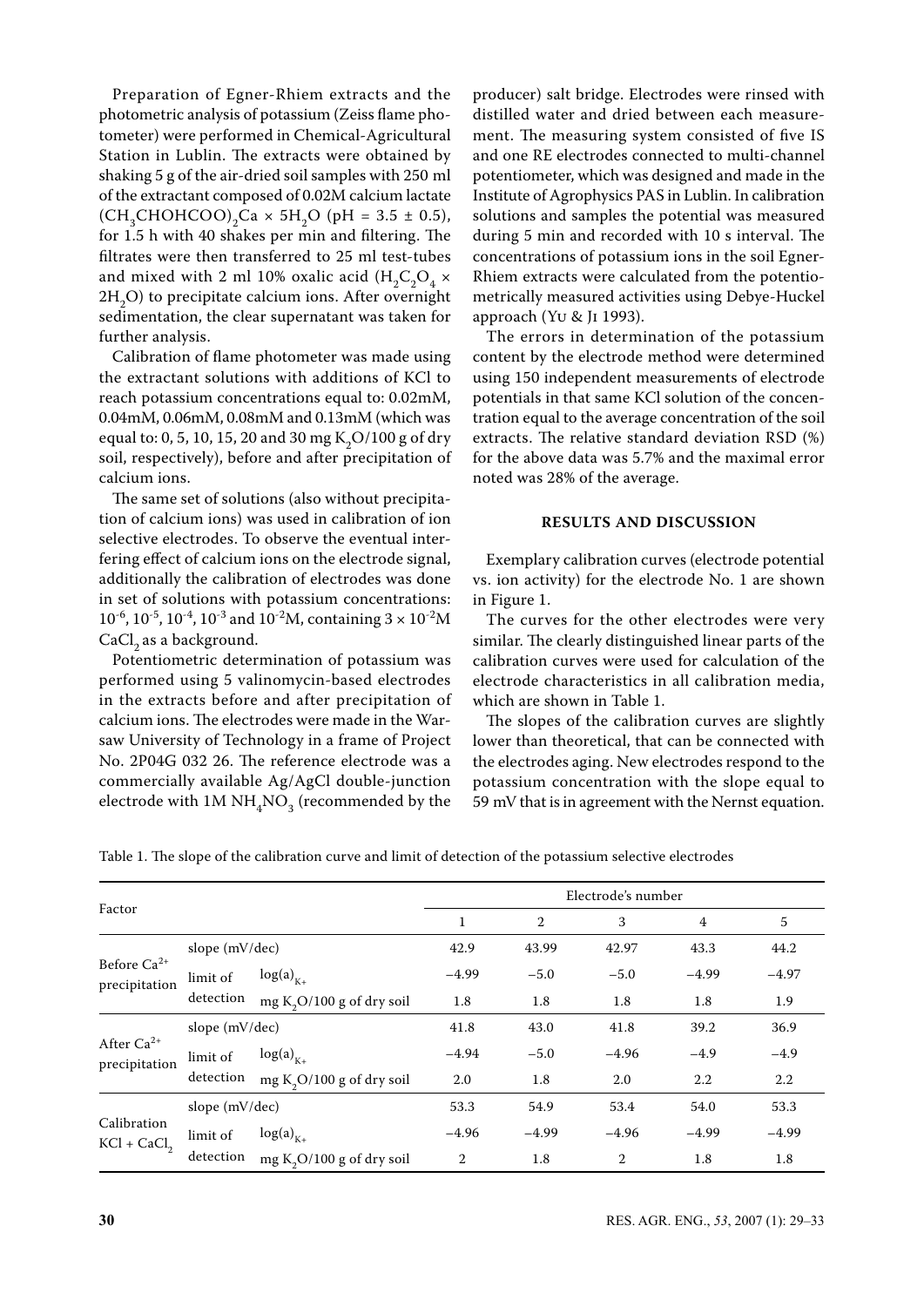



Figure 1. Calibration curves for electrode No. 1: (a) in extractant solutions before precipitation of calcium ions, (b) in extractant solutions after precipitation of calcium ions (c) in  $3 \times 10^{2}$ M CaCl<sub>2</sub> solutions with varying KCl content; the lines represent linear parts of the characteristics

In KCl/CaCl<sub>2</sub> solution the slope is around 54 mV which is quite satisfactory taking into account that our electrodes were two years old. It suggests rather well persistence of the selectivity of the IS membranes towards the matrix ions. This is necessary to note that using calibration solutions composed from Egner-Rhiem reagents the slope of the calibration curve is markedly lower. This may be due to the effect of lactate anions on the electrode membrane or on potassium activity decrease by e.g. ion pairs formation. The interfering effect of calcium ions on the electrode signal was insignificant. The selectivity coefficient of the valinomycine potassium electrodes towards calcium is equal to  $10^{-4,3}$  (GRYGOŁOWICZ-Pawlak *et al.* 2006).

It should be noticed; that the limit of detection of the electrodes was equal to about  $10^{-5}M K^+$  (2 mg  $K_2O$  per 100 g of dry soil) and the lowest potassium concentration detected by flame photometer in the analysed samples was equal to 6 mg  $K_2O/100$  g of dry soil.

Results obtained from flame photometric and potentiometric methods in soil extracts after precipitation of calcium ions correlated linearly that is illustrated in Figure 2.

The coefficient of determination  $(R^2)$  was equal to 0.84. Values of potassium concentration obtained by means of potentiometric method were lower than these measured by the flame photometry that appears like a systematic shift of the results from

the 1:1 curve. This is most probably caused by the presence of dissolved organic matter (DOM) in the extracts (humic or fulvic acids), which contain exchangeable potassium in the DDL of the colloidal micelles. This amount of potassium is detected only by flame photometry. Various amounts of DOM extracted from different soils may be one of most important reasons that large variations between the results of both methods is observed (and so the correlation coefficients are smaller than these measured for pure salt solutions).

Results of potentiometric measurements in Egner-Rhiem soil extracts before and after precipitation of calcium ions are presented in Figure 3.

Significant correlation ( $R^2$  = 0.89) is noted between the respective data. This is seen that the potassium concentration measured after calcium precipitation is lower. This may be due to electrostatic adsorption of potassium ions on the calcium oxalate precipitate. To precipitate calcium, the oxalic acid is added to the extract in excess and oxalate anions may be incorporated on the surface of the precipitate forming negative surface charge on which electrostatic adsorption of counterions occurs. This suggests that calcium precipitation is not needed prior to the potentiometric measurements of potassium content in Egner-Rhiem soil extracts and that the IS electrode measurements may give more reliable results than flame photometry.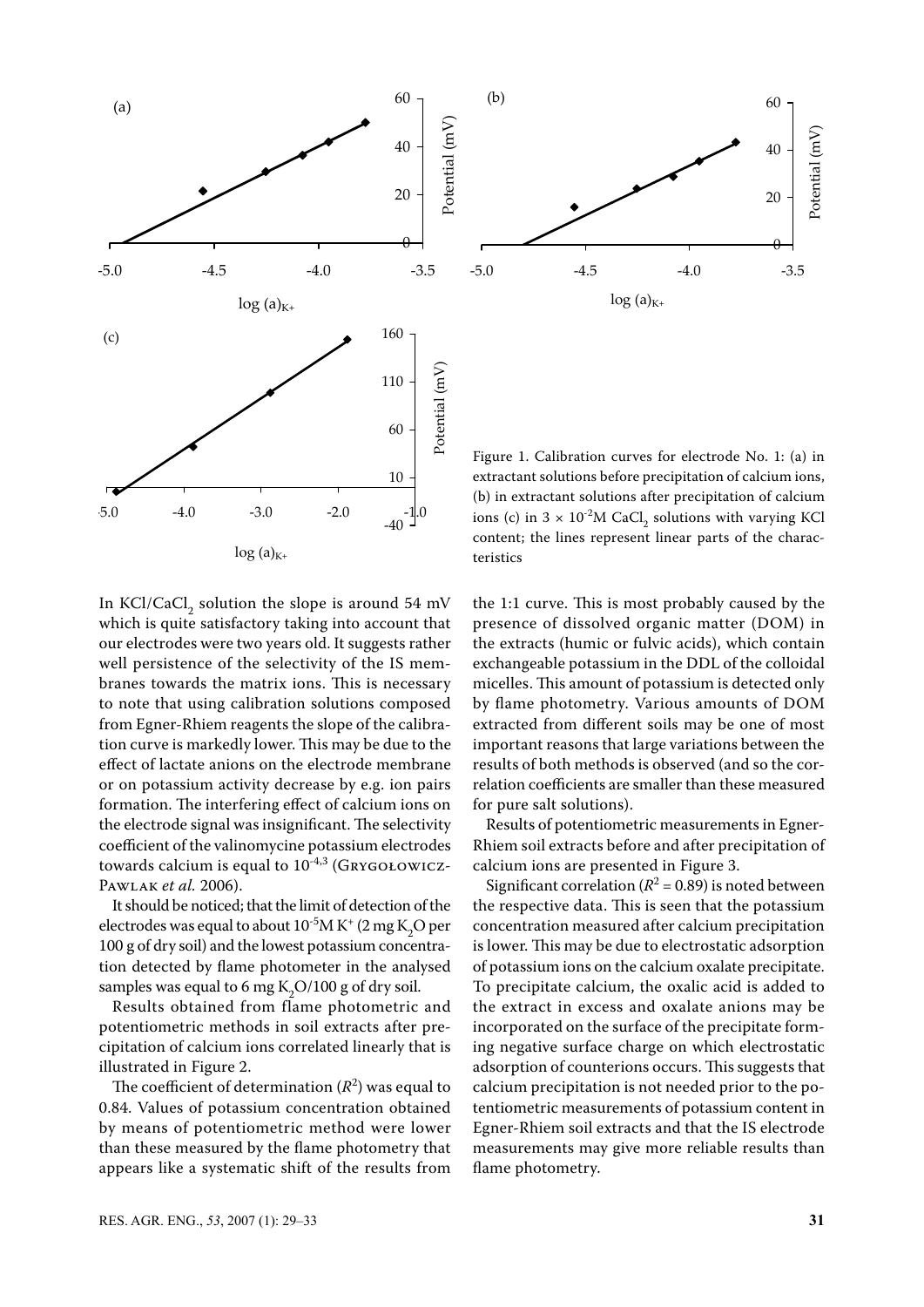

Figure 2. Dependence between results obtained from photometric and potentiometric (the mean value of measurements done by 5 electrodes) analysis of Egner-Rhiem soil extracts; dashed line represents 1:1 relationship

## **Conclusions**

The obtained results suggest that potentiometric analysis of Egner-Rhiem soil extracts is feasible. It is much cheaper and simpler than photometric method and the calcium ions precipitation is not necessary. The potassium concentration measured by flame photometry in analysed samples was higher than this measured by ISE most probably due to the presence of some amount of exchangeable potassium on soil dissolved organic matter.

**Acknowledgment**s. The authors wish to express their appreciation to the European Social Fund, The Integrated Regional Operation Program and national budget for sponsoring (JOLANTA CIEŚLA) scholarship. Grant No Z/2.06/II/2.6/01/05.



Figure 3. Relationship between results of potentiometric measurements (the mean value of measurements with 5 electrodes) for Egner-Rhiem soil extracts before and after precipitation of calcium ions; dashed line represents 1:1 relationship